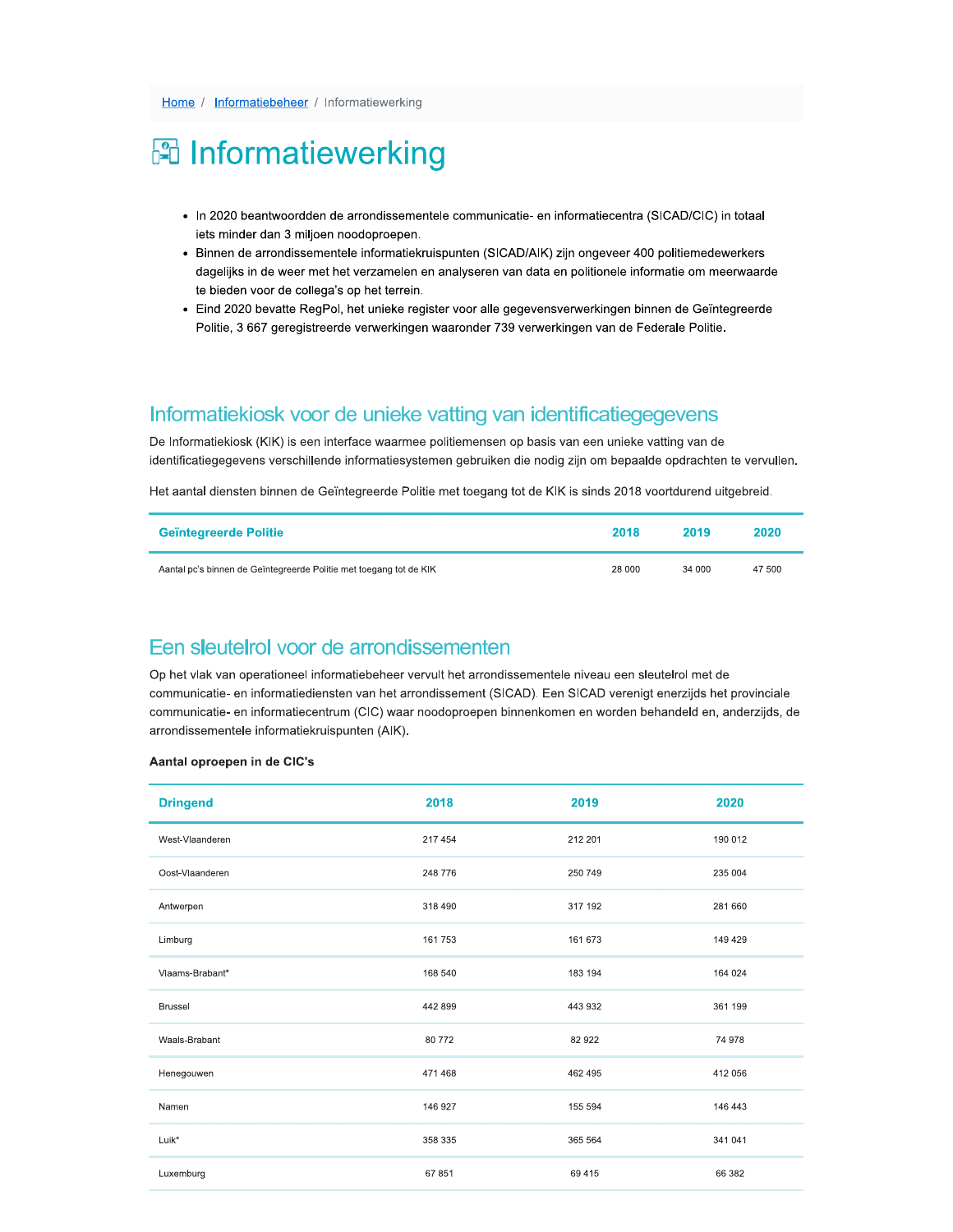| <b>Dringend</b> | 2018      | 2019      | 2020          |
|-----------------|-----------|-----------|---------------|
| Totaal          | 2 683 265 | 2 704 931 | 2 4 2 2 2 2 8 |

\* De noodoproepen voor de arrondissementen Halle/Vilvoorde en Eupen - die niet over een eigen CIC beschikken - komen toe in respectievelijk het CIC Leuven (verantwoordelijk voor gans Vlaams-Brabant) en het CIC Luik (verantwoordelijk voor de arrondissementen Luik en Eupen).

| Niet-dringend   | 2018    | 2019    | 2020    |
|-----------------|---------|---------|---------|
| West-Vlaanderen | 13 28 3 | 12 580  | 11 770  |
| Oost-Vlaanderen | 10749   | 10 558  | 10 4 68 |
| Antwerpen       | 98 346  | 98 787  | 80 043  |
| Limburg         | 15 942  | 16 506  | 12 4 61 |
| Vlaams-Brabant* | 20 197  | 18 680  | 16 26 6 |
| <b>Brussel</b>  | 32 534  | 35 312  | 32 939  |
| Waals-Brabant   | 16 860  | 18766   | 19 083  |
| Henegouwen      | 13 936  | 16 374  | 16 0 29 |
| Namen           | 15 511  | 15 4 93 | 14 676  |
| Luik*           | 71 454  | 77912   | 79 362  |
| Luxemburg       | 18 936  | 19541   | 19 957  |
| <b>Totaal</b>   | 327 748 | 340 509 | 311 054 |

\* De noodoproepen voor de arrondissementen Halle/Vilvoorde en Eupen - die niet over een eigen CIC beschikken - komen toe in respectievelijk het CIC Leuven (verantwoordelijk voor gans Vlaams-Brabant) en het CIC Luik (verantwoordelijk voor de arrondissementen Luik en Eupen).

| <b>Totaal</b>   | 2018      | 2019      | 2020      |
|-----------------|-----------|-----------|-----------|
| West-Vlaanderen | 230 737   | 224 781   | 201 782   |
| Oost-Vlaanderen | 259 525   | 261 307   | 245 472   |
| Antwerpen       | 416 836   | 415 979   | 361 703   |
| Limburg         | 177 695   | 178 179   | 161 890   |
| Vlaams-Brabant* | 188 737   | 201 874   | 180 290   |
| <b>Brussel</b>  | 475 433   | 479 244   | 394 138   |
| Waals-Brabant   | 97 632    | 101 688   | 94 061    |
| Henegouwen      | 485 404   | 478 869   | 428 085   |
| Namen           | 162 438   | 171 087   | 161 119   |
| Luik            | 429 789   | 443 476   | 720 403   |
| Luxemburg       | 86 787    | 88 956    | 84 339    |
| <b>Totaal</b>   | 3 011 013 | 3 045 440 | 2 733 282 |

\* De noodoproepen voor de arrondissementen Halle/Vilvoorde en Eupen - die niet over een eigen CIC beschikken - komen toe in respectievelijk het CIC Leuven (verantwoordelijk voor gans Vlaams-Brabant) en het CIC Luik (verantwoordelijk voor de arrondissementen Luik en Eupen).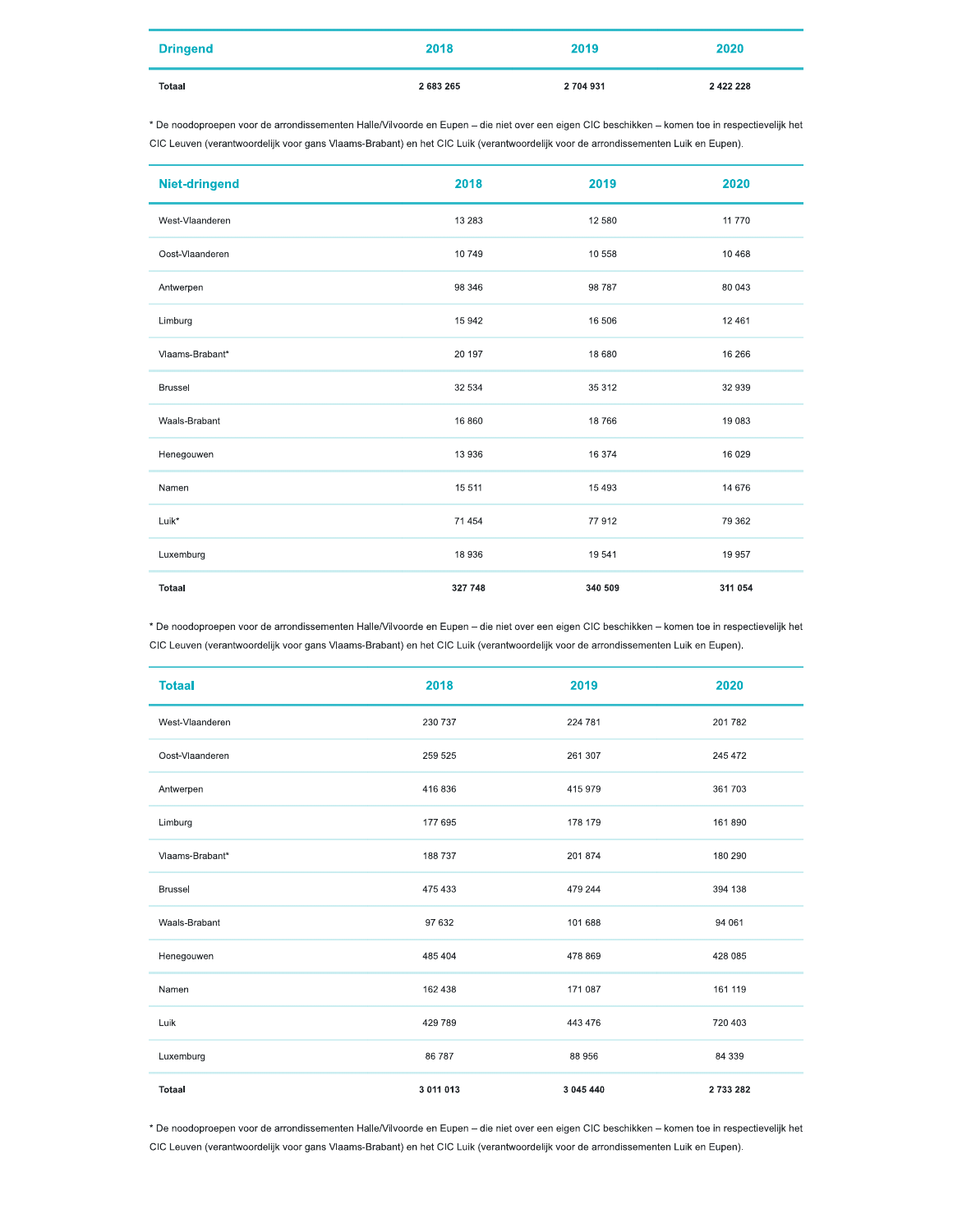

#### **Politioneel informatiebeheer**

De AIK's bij de SICAD's zijn de hoekstenen van het politioneel informatiebeheer binnen de Geïntegreerde Politie. Er wordt data en politionele informatie verzameld, geanalyseerd en herwerkt om meerwaarde te bieden voor het terreinwerk. Hoe? Door bruggen te slaan en linken te leggen, door nieuwe veiligheidsfenomenen en criminele tendensen aan het licht te brengen, door richting te geven aan politieacties en door de informatiedoorstroming naar en tussen de politiediensten te verzekeren die hun opdrachten kunnen uitvoeren.

In 2020 stonden zo'n 400 personeelsleden van de Geïntegreerde Politie in voor het beheer van de politionele informatie binnen de AIK's.

Op het centrale niveau staan de Directie van de operaties inzake gerechtelijke politie (DGJ/DJO) en de Directie van de operaties inzake bestuurlijke politie (DGA/DAO) specifiek in voor het beheer van de politionele informatie. DJO telde vorig jaar 61 personen voor deze functie en DAO 41 personeelsleden. DAO en DJO vormen samen met het Single Point of Operational Contact (SPOC) van de Directie van de internationale politiesamenwerking (CGI) het Nationaal invalspunt (NIP), een 24/7 permanentiedienst.



### Innovatief met interactieve kaarten

Een vlotte informatie-uitwisseling tussen de Lokale Politie en de Federale Politie is cruciaal voor de Geïntegreerde Politie. Daarom heeft het SICAD van West-Vlaanderen een politioneel informatieplatform ontwikkeld. Dit nieuwe platform is innovatief in die zin dat het interactieve kaarten ter beschikking stelt die visuele ondersteuning bieden aan het operationele werk. Deze geactualiseerde kaarten geven een beter inzicht in de omvang en de inhoud van fenomenen als drugs, transmigratie of diefstal. Ze leiden ook tot de optimalisatie van de bijbehorende (werk)processen in de geïntegreerde aanpak daarvan. Deze digitale applicatie draagt bij tot een efficiente informatiedoorstroming tussen het SICAD en de politiediensten van West-Vlaanderen, maar ook tussen de verschillende politiediensten zelf (de feiten van de arrondissementen Henegouwen en Oost-Vlaanderen zijn eveneens zichtbaar via dit platform).

#### Nieuwe versie van het ASTRID-dispatchingsysteem

Sinds 2018 is de migratie van versie 8 naar versie 9 van het dispatchingsysteem voor de politiediensten stelselmatig uitgebreid. De vernieuwing van de CAD-technologie (Computer Aided Dispatchingsystem) heeft een impact op de werking en organisatie van de politiediensten, in het bijzonder op de communicatie- en informatiecentra in de arrondissementen (SICAD/CIC) van de Federale Politie.

De migratie van alle communicatie- en informatiecentra (CIC) naar CAD 9 is in 2020 afgerond. Vijf centra waren al in 2018 gemigreerd en een ander in 2019. De vijf laatste CIC's zijn in 2020 gemigreerd.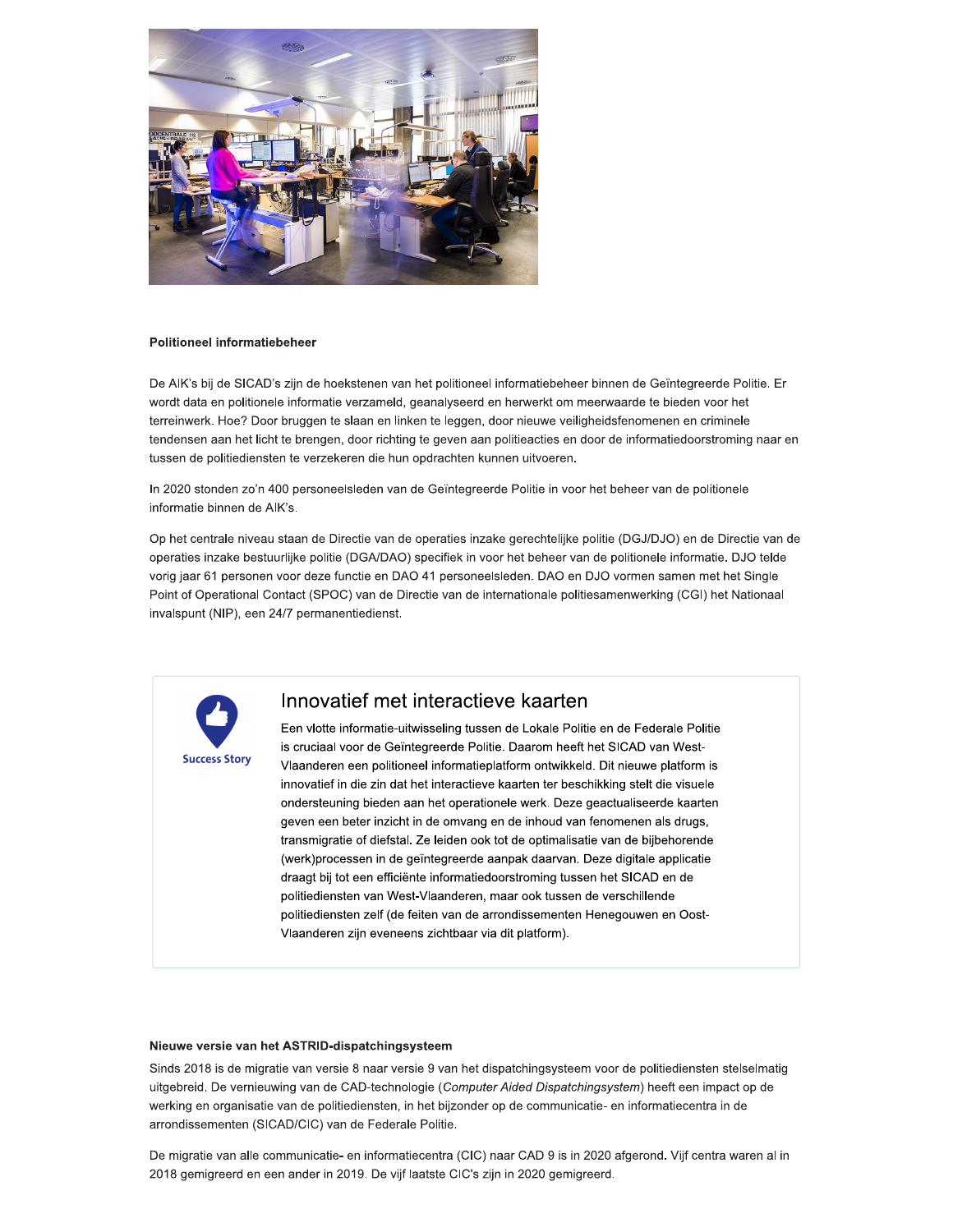Het doel van deze upgrade is om in combinatie met de geplande vernieuwing en centralisatie van de hardware een meer performant instrument aan te bieden aan de eindgebruikers (uitgebreidere informatie- en communicatiemogelijkheden, beter bereik ...). Ook maakt deze upgrade de toekomstige integratie van nieuwe technologieën mogelijk.

# Bescherming van (persoons)gegevens

De Federale Politie heeft verschillende initiatieven genomen om de bescherming van (persoons)gegevens te waarborgen.

Het register voor alle gegevensverwerkingen binnen de Geïntegreerde Politie, RegPol, wordt voortdurend aangevuld, Op 31 december bevatte RegPol 3667 geregistreerde verwerkingen waaronder 739 verwerkingen van de Federale Politie (zie grafieken).

Een expertengroep van de Geïntegreerde Politie engageert zich tot de implementatie en de aanpassing van de weten regelgeving. Deze groep bestaat uit medewerkers van de juridische dienst (DGR/Legal), de Directie van de politionele informatie en de ICT-middelen (DRI), de dienst Information Security & Privacy Office van het Commissariaat-generaal (CG/ISPO) en vertegenwoordigers van de Vaste Commissie van de Lokale Politie (VCLP).

Zij heeft onder meer de verwerking van camerabeelden en data door het gebruik van drones en bodycams verder onderzocht.

Voorts werd er een richtlijn opgesteld die het delen van informatie mogelijk maakt met verschillende organen en diensten waarmee de politie samenwerkt. Deze richtlijn concretiseert de uitvoering van het gewijzigde artikel 44/11/9 van de Wet op het politieambt (WPA).

Bijkomend was CG/ISPO het afgelopen jaar actief in diverse dossiers en probleemstellingen, met de volgende taken:

- het adviseren en overleg plegen voor de bescherming van persoonsgegevens van politiemedewerkers, onder andere in externe communicatie;
- het adviseren als Data Protection Officer (DPO) voor verwerkingen waarvoor de ministers verantwoordelijk zijn, in het bijzonder de Automatic Number Plate Recognition (ANPR) Managed Services;
- het adviseren over de nodige infoflux om politie-interventies toe te laten in het kader van de COVID-19-crisis;
- het analyseren van verwerkingen in de Microsoft-omgeving en het bestuderen van de nodige verwerkingsovereenkomsten.

Om de aandacht en het bewustzijn (awareness) rond de bescherming van persoonsgegevens en informatieveiligheid te vergroten, werd WiKiPol, het kennis- en informatieplatform voor de Geïntegreerde Politie, uitgebreid met een nieuwe rubriek Data Protection. Daar worden GDPR-thema's uitgelicht en toegelicht. Ook vonden er het afgelopen jaar een aantal infosessies plaats vanuit de invalshoek 'gegevensbescherming, 2 jaar later'. In totaal namen 180 politiemedewerkers aan deze sessies deel.